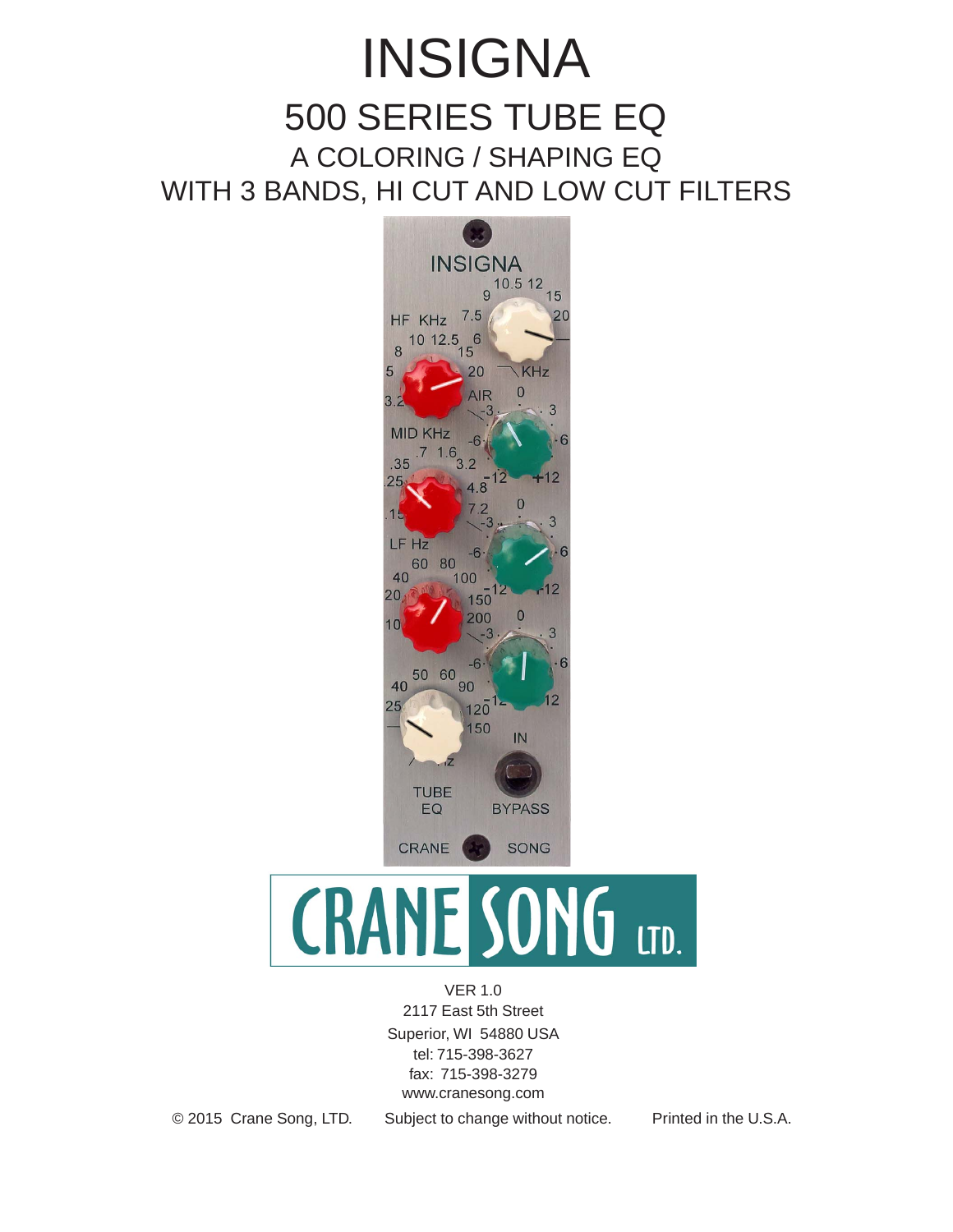## Thank you and congratulations on your Cranesong Insigna acquisition.

The Cranesong Insigna is a 500-series module tube EQ designed by Dave Hill and comes from a long line of industry standard, high quality audio hardware.

The unit is based around a dual triode circuit with a 12AX7 tube, featuring 2 shelving EQs, a parametric band and a low and high pass filter set.

The filters are both 24 dB/Octave with 7 frequencies each.

The high and low frequency bands are both shelving with 8 frequencies a piece.

The mid frequency band is a peak EQ containing 8 frequencies.

All three bands employ buffered RC circuitry in the negative feedback path around the tube amps.

The output stage features a shielded Lundahl high level line output transformer, all the stepped frequency pots are high quality Grayhill series 56 Rotary Switches and Bourn pots for the gain.

#### The Frequencies

Let's have a closer look at the frequency ranges you'll get to work with.

The high pass filter ranges from 25 Hz to 150 Hz (25 - 40 - 50 - 60 - 90 - 120 - 150) and the low pass filter from 6kHz to 20 kHz (6 - 7.5 - 9 - 10.5 - 12 - 15 - 20).

The filters will give you enough power to clean up low rumble, tidy up the low end on LF centric instruments and control harshness at the top like guitars for example. We'll cover some more application examples a little further on in the manual.

The HF shelf gently ranges from 3.2 kHz to 20kHz  $(3.2 - 5 - 8 - 10 - 12.5 - 15 - 20)$  with the addition of an ultra high AIR band centred around 40kHz.

On the other side of the spectrum, the LF band shelves from an extremely low 10 Hz up to 200 Hz.

Straddling the middle, the MID peaking band deals with anything from 150 Hz to 7.2 kHz and is centred around a proportional Q (bandwidth).

All three bands give you +/- 12 dB boost and cut.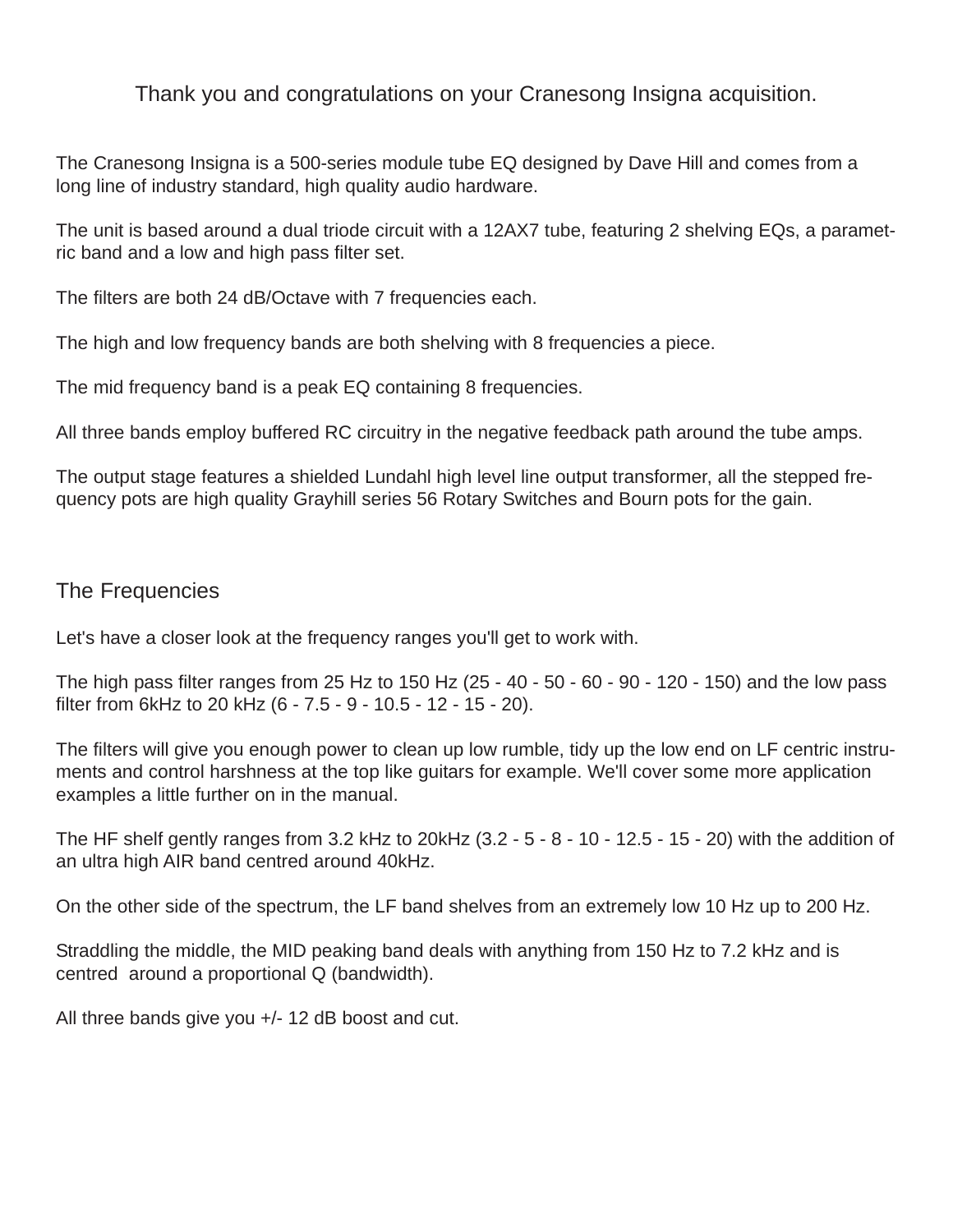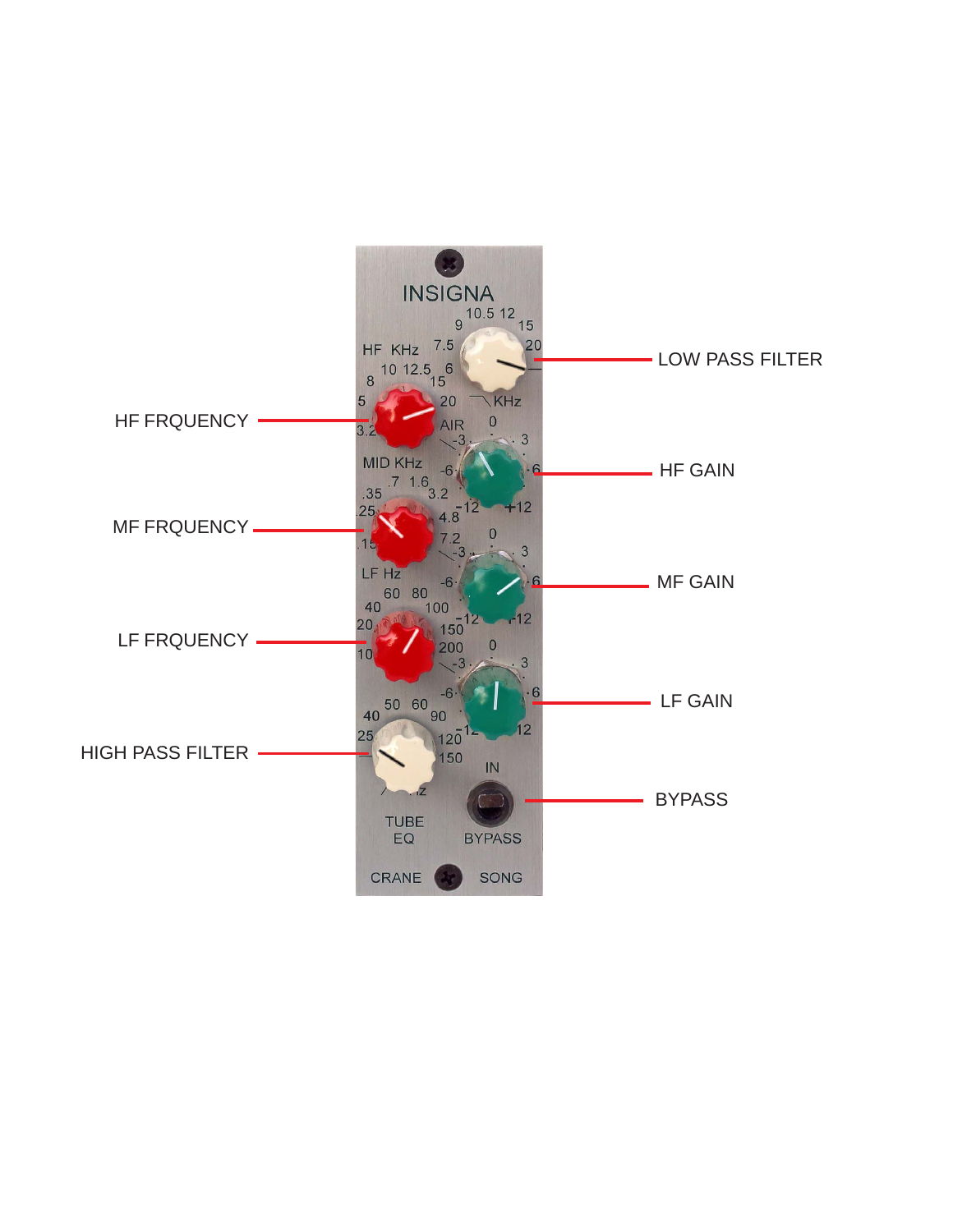# INSTALLATION

The install is as straightforward as any other 500-series module; just slide it in, secure the screws and you're done.

Don't forget to power down before you embark on any installation!

Once you're unit is securely installed in the 500-series slot, you can wire it in with the XLRs on the back of the 500-series rack. If you've installed the unit in a 500-series ready console, you're good to go.

The Insigna's 12AX7's voltage supply is 210 V, regulated down to an operating voltage of 185 V. The EQ draws about 120mA and won't generate too much heat. However, make sure that your 500-series rack is always well ventilated.

When it comes to the rack's power supply, it really pays to invest in a decent and stable one. This way you won't run into trouble if some of your 500-series modules draw more power, potentially leaving other slots underpowered.

The insignia's shielded output transformer will help reduce crosstalk and the inevitable noise generated by inferior rack PSUs.

# **OPERATION**

The Insigna couldn't be more intuitive to use.

It's as simple as putting the unit out of bypass mode, set your desired frequencies and boost or cut to taste.

Even though you have 12 dB of cut and boost, the Insigna remains very musical, even at extreme boost levels.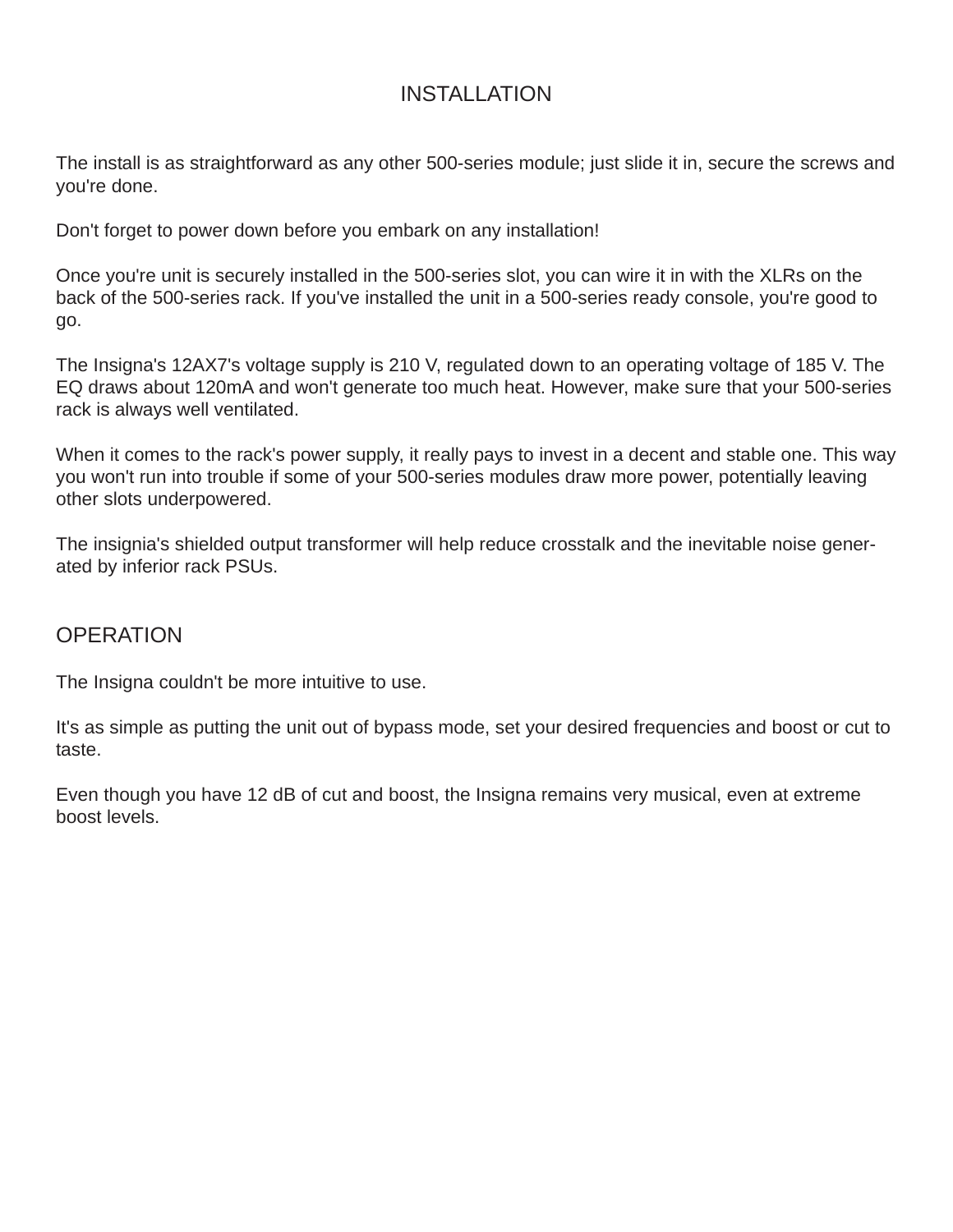### IN USE

One thing the Insigna is not, is a one trick pony!

This EQ is an extremely versatile recording and mix EQ.

If you track with EQ in the recording chain, the Insigna is a very powerful tool to help you clean up any low rumbles trying to sneak onto the recording through the mic stand.

The filter set is extremely effective in tidying up the low end in any low frequency emphasised instrumentation like kick drums, floor toms, bass, piano and guitars. At the high end of the spectrum , the low pass filter will aid in controlling any harsh content in acoustic and electric guitars and brass instruments.

When you're recording in lively environments, the high roll-off can come to your rescue when you're trying to get those higher room frequencies under control.

The Insigna will handle everything you throw at it. Here are a couple of practical "in the studio" applications.

Kick Drums: Since the High Pass drops as low as 25 Hz, you can safely set it for 25 Hz on kicks without losing any of the kick's body. It'll keep the unnecessary low frequency mush out of your recording or mix and make space for the other instruments. This will also allow you to dial in some extra thump anywhere between 40 and 100 Hz. Combine this with a healthy cut in the 250 Hz area to get rid of the mud and "cardboard" sound, add a touch of bite somewhere near 5kHz for some beater click if so desired and you're well underway to a killer kick sound.

If you've miked the kick from a slight distance, then you can use some of that Low Pass roll-off in order to get rid of the snare, hat and cymbal spills.

Snare Drums: These things can be pretty problematic and you'll probably end up EQ'ing them quite a bit. Once again, the High Pass filter will be very useful to clean out some of the kick spill and generally any low stuff that's not required on the snare channel. You can use the LF band to either roll out low thud if you're after a very crisp and snappy snare. On the other hand, if you want that rock gut punch snare, you'll want to magnify those lower frequencies between 100 and 150 Hz.

A lot of snares have that annoying shell ring in the 400Hz territory and the MID peak band can subdue that nicely. Add some 10kHz for that snare rattle or go a bit more extreme and open up the space around the snare by boosting the AIR band. This band will start sloping up gently from 10k onwards. This way you can address the snare rattle and spaciousness in one tweak.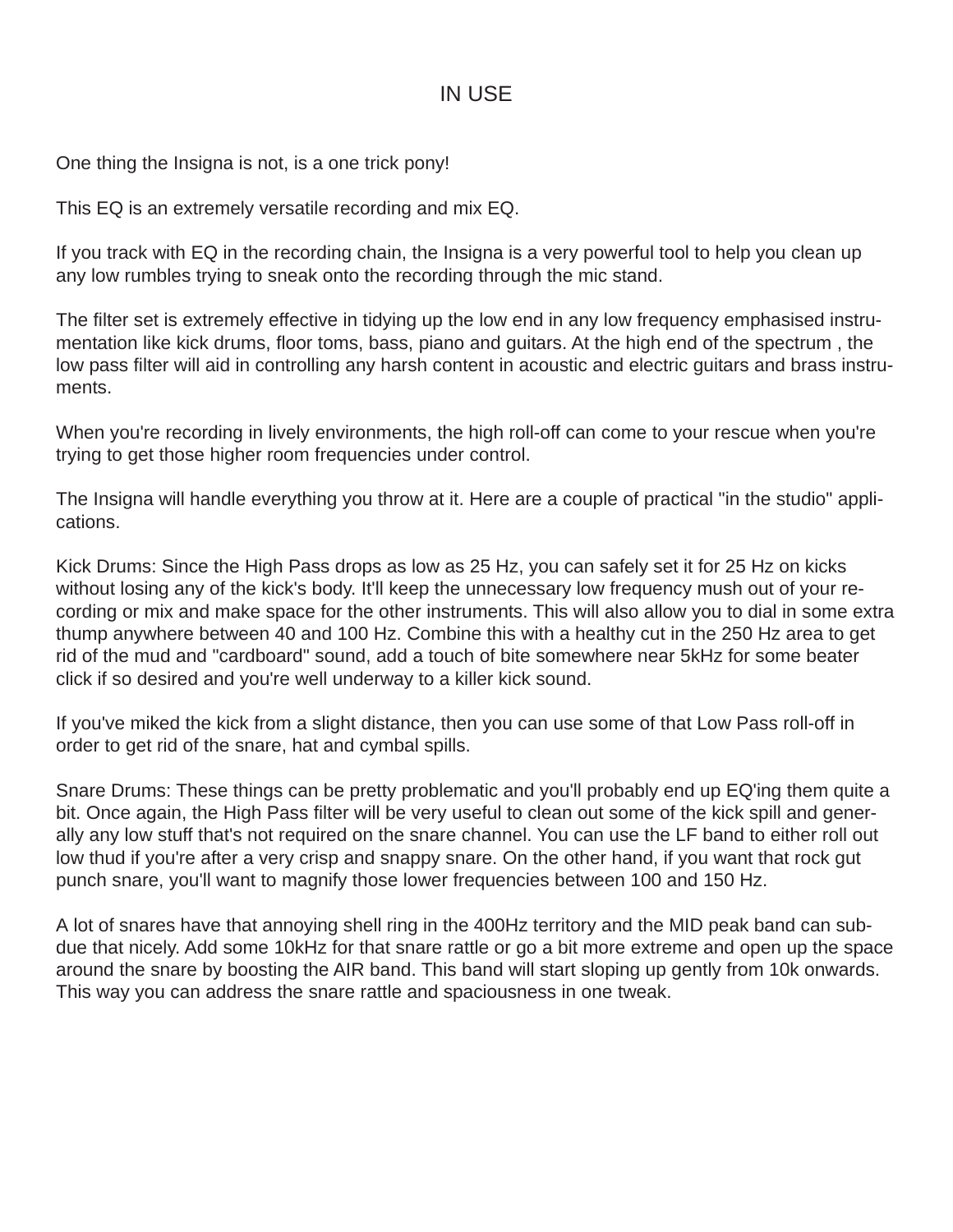Overheads: If you run two Insignas in your rack, you can strap both across the overhead channels (or any stereo application for that matter). Again, roll off some of that unwanted low rumble and open up the AIR band for those silky cymbals without making them harsh.

Basses: Electric and acoustic basses are two different entities entirely and the Insigna treats them both amazingly well.

On upright bass, you can achieve a lot of definition by rolling out the ultra low end, boost the body of the instrument if required, but more importantly, you can dial in some of the upper harmonics and allow the instrument to cut through the mix more. There's quite a bit of high end action going on like finger noise and string clatter that will just distract within the song, so you can tame that down with the Low pass filter.

You can treat the electric bass in a similar fashion, but you'll find you have to be a little more delicate with the frequencies. It'll be dependent on where the bass sits in the track versus the kick drum. That relationship will define what you do with the low frequencies. You can kick the MID band in to either get some of that extra harmonic content to make the bass sing ( in the case of P-bass near the 800 Hz mark) or you may need it to get more slap out of a funky bass part.

Once again, the high roll-off can be employed to discard some of those pesky string squeaks and then add a little 3.2kHz if you want some extra string zing.

Guitars: Whether electric or acoustic, guitars need to cut through the mix with a lot of definition, otherwise they'll just add mud to the story.

The filters will be your best friends in this instance. They'll allow you to steer the guitars away from that solid Kick-Bass foundation you've established and you can keep the shrill top end at bay at the same time.

You can reach for the LF band to give more body to an instrument by boosting or making it thinner and bite more by cutting. The MID band will supply you with all the cut through you need and the HF band is particularly nice on the higher frequencies when you're working on acoustics. It'll allow them to breathe and give you that lovely organic and open sound.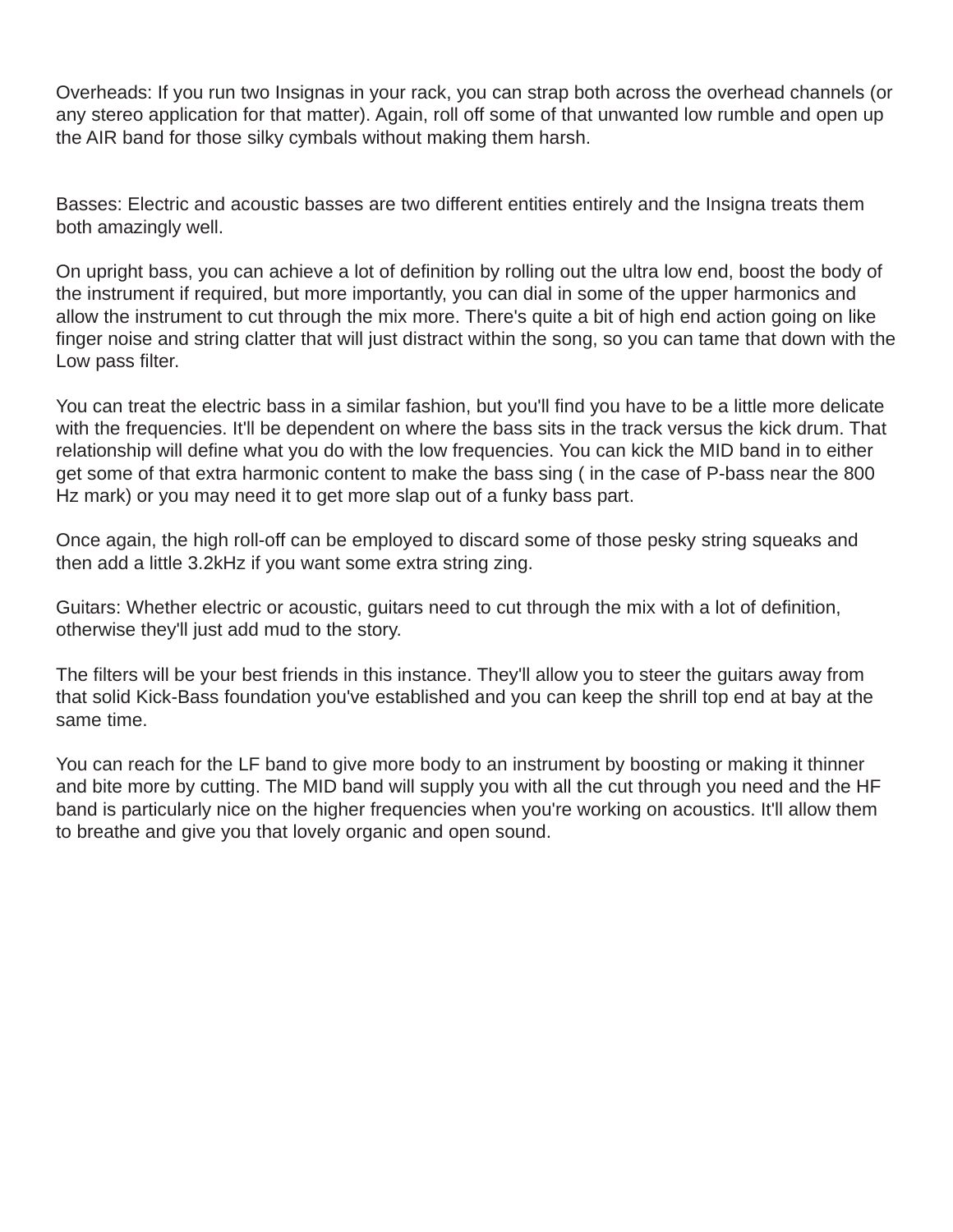Vocals: Maybe it's because the vocals are so important in a song, but this is where the Insigna shines.

The possibilities are vast on how to EQ a vocal. The Insigna's filters will tidy up the low end mess. You can add a lot of body on a vocal with the low band, making it sound nice, full and intimate.

The mid frequency band will allow you to make the vocal cut through the mix with extreme clarity and the high band can do wonders when it come to putting air around the vocal.

With some creative tweaking this EQ can bring lifeless vocal recordings back from the dead.

Keys, Brass etc.: We are living in a world where, at some stage, we'll have to deal with a plethora of programmed, in the box keyboards, strings pads, synths and brass sections.

This EQ will give you the power to creatively alter these sounds and make them sound more unique than just some template DAW sounds.

Even the real deal instruments can be turned into exciting song components when you push the Insigna to its limits.

Try boosting more than you normally would on bland key or synth sounds and let the tube create some second harmonic distortion for you.

Maybe that Hammond isn't growling enough or the Rhodes isn't quite as gnarly as it could be. Drive that tube circuit. See and hear what happens.

And don't forget to use the EQ on some horns. If you're looking for more barking from a sax or you want that trumpet solo to soar, you're reaching for the right unit.

Before we get into the geek speak, I can only tell you that there are no rules to EQ. If it sounds good, do it!

Now get back to work, be creative and have fun with your new EQ.

Enjoy the fat, analogue and rich tube colour the Cranesong Insigna brings to the digital recording world.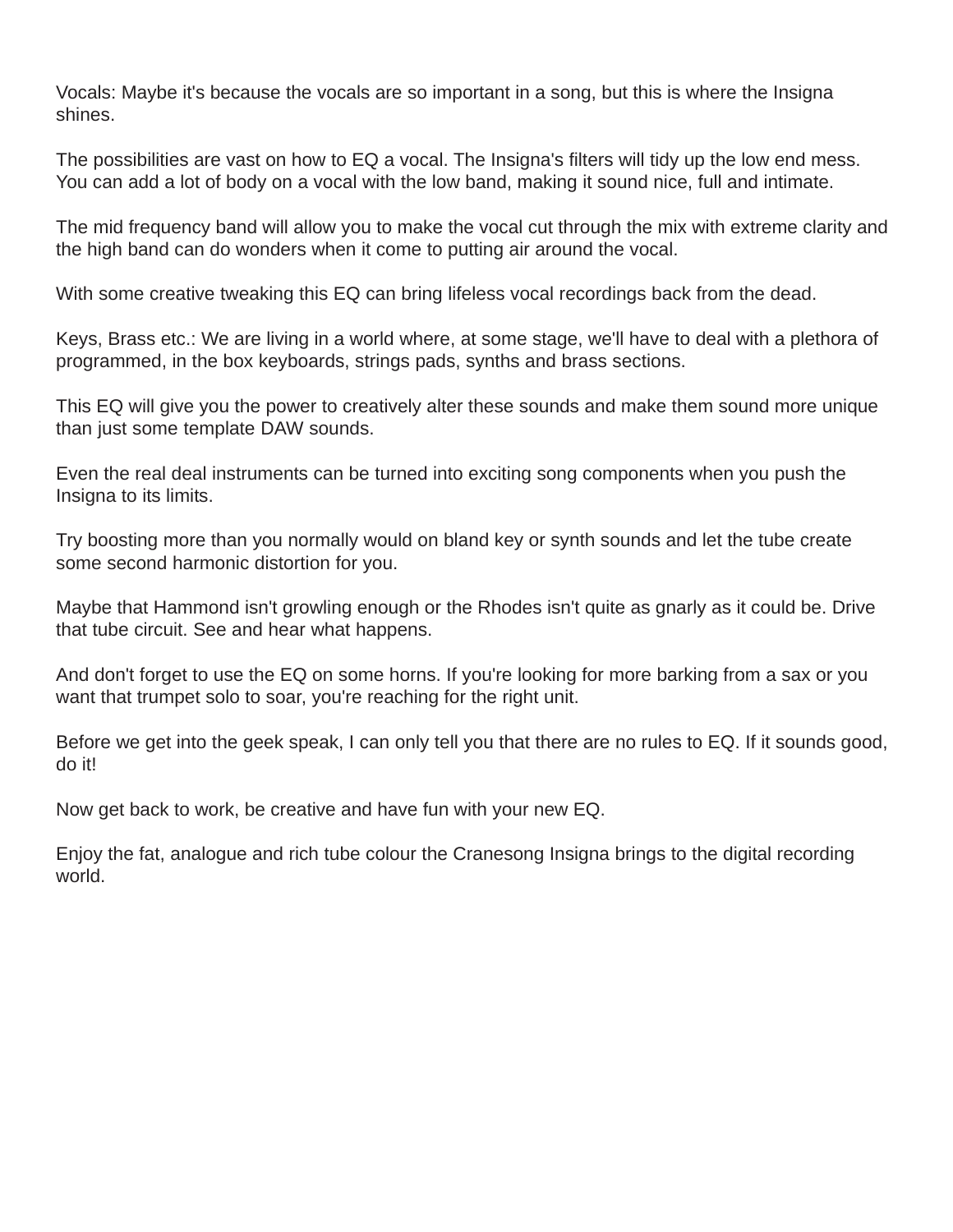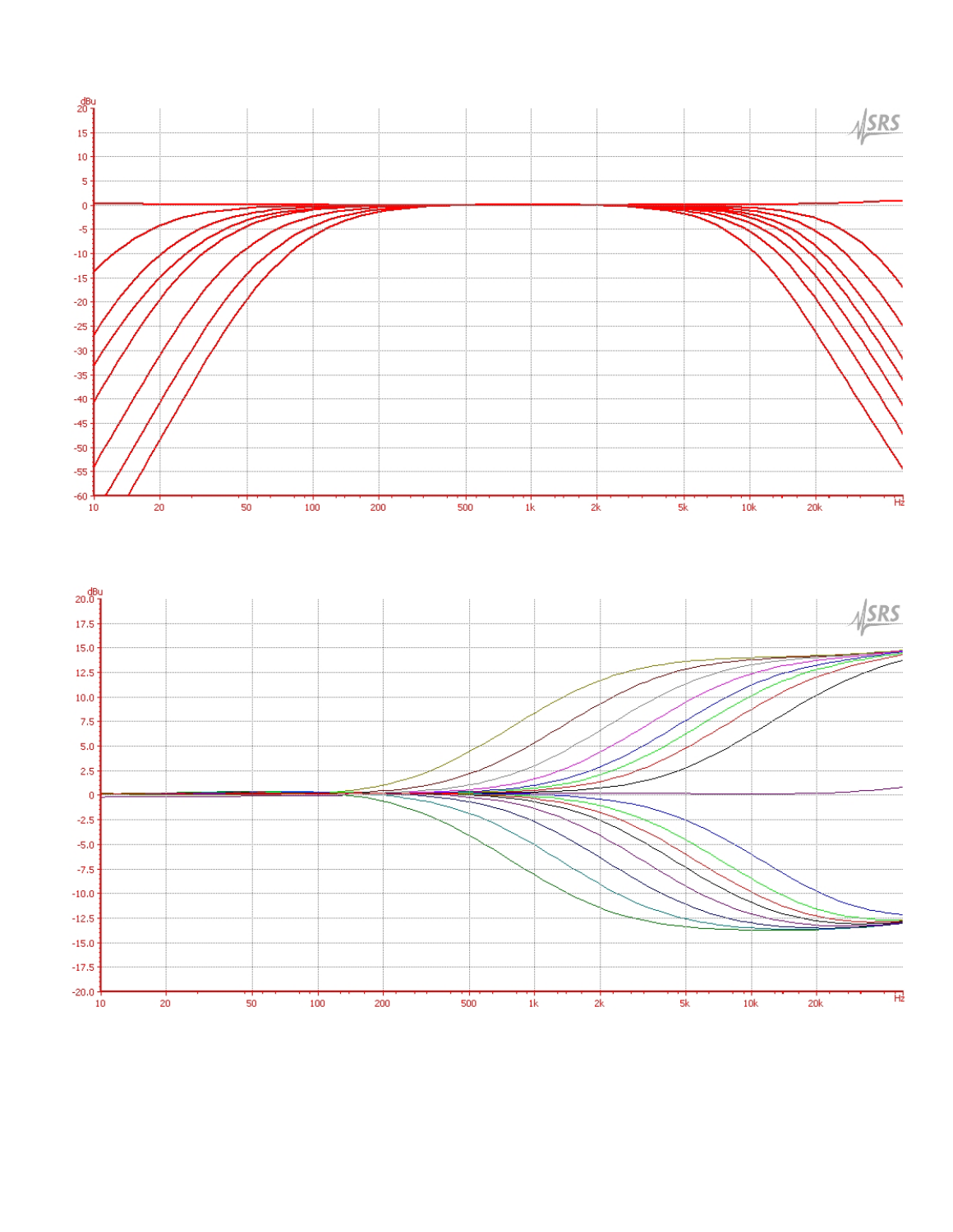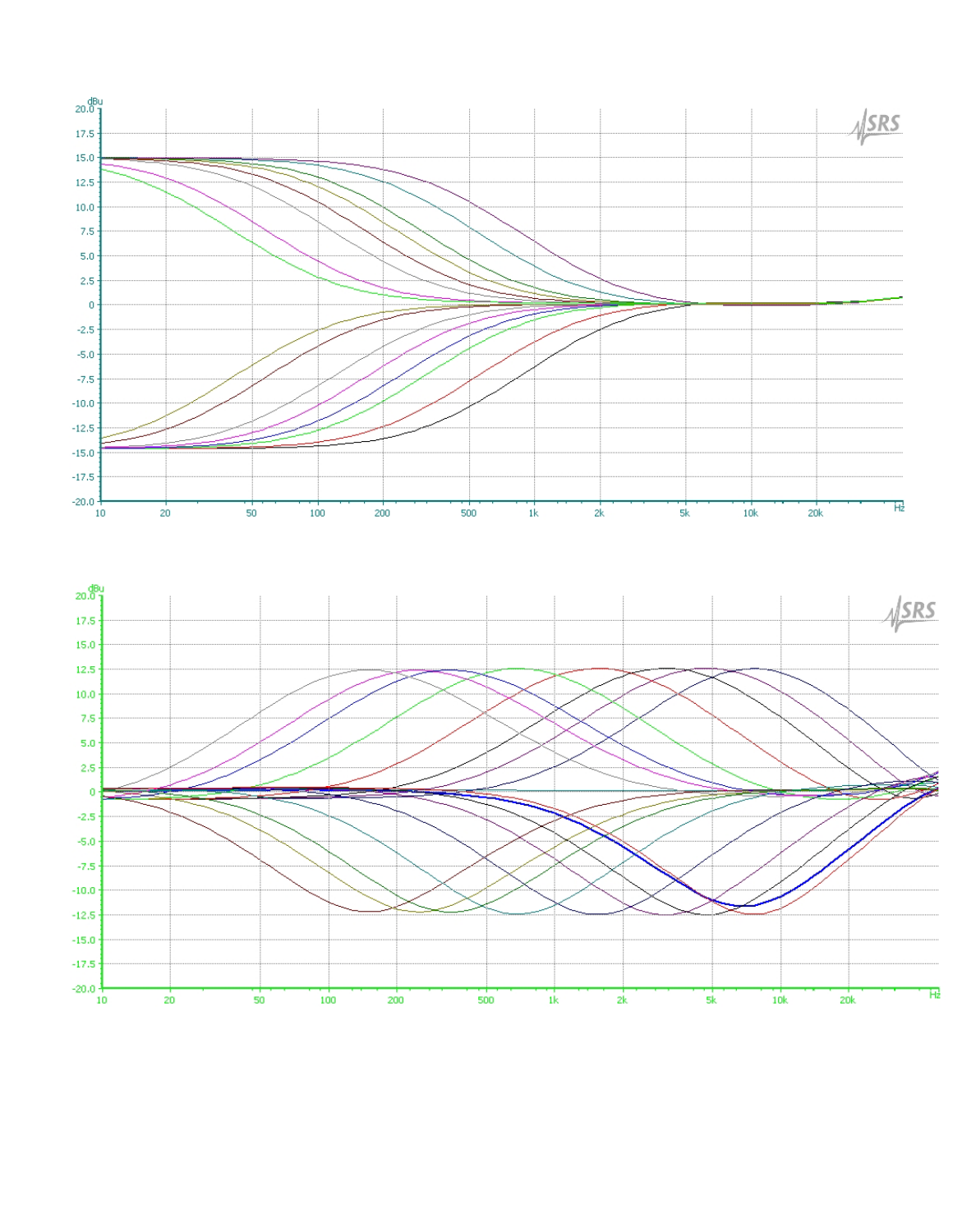



SIGNAL FLOW